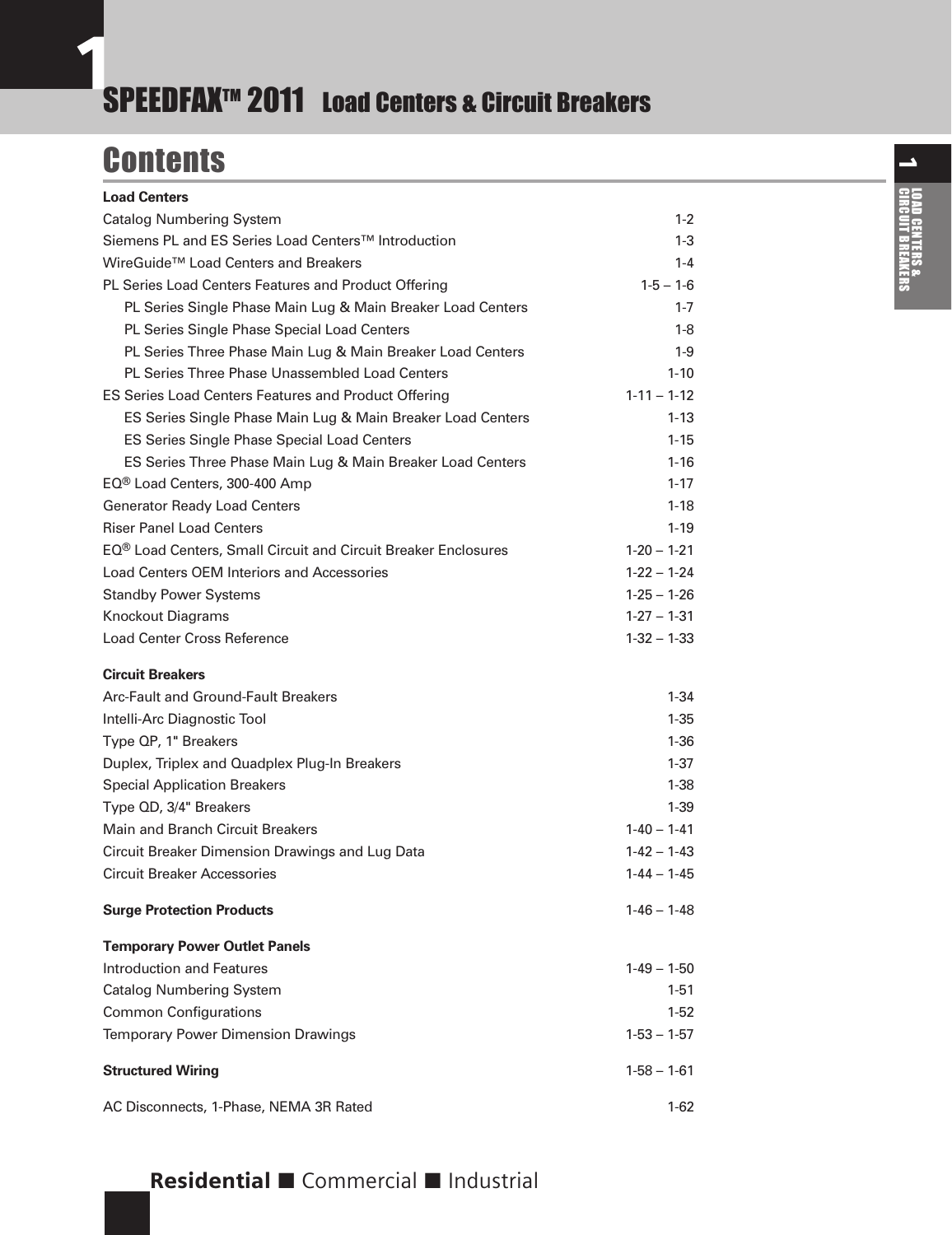# Load Centers

## <span id="page-1-0"></span>Catalog Numbering System

Catalog Numbering System

|                                                                                                                                                                                                                                                                                                                                                                                | P<br>12 | 24 | B | $\mathbf{1}$ | 100 | $\mathsf{S}$<br>A | CU | W |
|--------------------------------------------------------------------------------------------------------------------------------------------------------------------------------------------------------------------------------------------------------------------------------------------------------------------------------------------------------------------------------|---------|----|---|--------------|-----|-------------------|----|---|
| $=$ Indoor Type 1 2-10 and 30-42 circuits 300-400Amp<br>Ε<br>$=$ Indoor Type 1 12-42 circuits<br>G<br>$=$ Outdoor Type 3R<br>W<br>$I$ or $PI =$ Interior<br>$=$ Riser<br>R<br>P<br>= PL Series Indoor Type 1 12-70 circuits<br>S<br>= ES Series Indoor Type 1 12-70 circuits<br>PW = PL Series Outdoor Type 3R 12-70 circuits<br>SW = ES Series Outdoor Type 3R 12-70 circuits |         |    |   |              |     |                   |    |   |
|                                                                                                                                                                                                                                                                                                                                                                                |         |    |   |              |     |                   |    |   |
| Maximum number of 1" breakers                                                                                                                                                                                                                                                                                                                                                  |         |    |   |              |     |                   |    |   |
|                                                                                                                                                                                                                                                                                                                                                                                |         |    |   |              |     |                   |    |   |
| Maximum number of circuits                                                                                                                                                                                                                                                                                                                                                     |         |    |   |              |     |                   |    |   |
| Type of Main-                                                                                                                                                                                                                                                                                                                                                                  |         |    |   |              |     |                   |    |   |
| $ML$ or $L = Main$ Luq                                                                                                                                                                                                                                                                                                                                                         |         |    |   |              |     |                   |    |   |
| $MB$ or $B = Main Breaker$                                                                                                                                                                                                                                                                                                                                                     |         |    |   |              |     |                   |    |   |
| $1 = 1$ -Phase, 3-Wire<br>$3 = 3$ -Phase, 3-Wire or<br>3-Phase, 4-Wire                                                                                                                                                                                                                                                                                                         |         |    |   |              |     |                   |    |   |
| Main Ampere Rating - Maintenance and Main Ampere Rating - Maintenance and Maintenance and Maintenance and Main<br>$Ex:100 = 100$ Amps                                                                                                                                                                                                                                          |         |    |   |              |     |                   |    |   |
| Interior -<br>Blank<br>$=$ Standard<br>$=$ Wirequide<br>$\mathsf{A}$                                                                                                                                                                                                                                                                                                           |         |    |   |              |     |                   |    |   |
| Trim/Others-                                                                                                                                                                                                                                                                                                                                                                   |         |    |   |              |     |                   |    |   |
| Blank<br>$=$ Combination<br>$=$ Surface<br>$S \qquad \qquad$<br>F<br>$=$ Flush<br>$=$ Feed-Thru Lugs<br>T.<br>G or GB = Ground Bar Factory Installed                                                                                                                                                                                                                           |         |    |   |              |     |                   |    |   |
| Type of Bus Bar - Type of Business                                                                                                                                                                                                                                                                                                                                             |         |    |   |              |     |                   |    |   |
| <b>Blank</b><br>$=$ Aluminum<br>$C$ or $CU = Copper$<br>P<br>= Aluminum Bus, Value Pack                                                                                                                                                                                                                                                                                        |         |    |   |              |     |                   |    |   |
| <b>Trim Color</b>                                                                                                                                                                                                                                                                                                                                                              |         |    |   |              |     |                   |    |   |
| Blank<br>$=$ Grey<br>W<br>$=$ White                                                                                                                                                                                                                                                                                                                                            |         |    |   |              |     |                   |    |   |

#### **Products Shown In Sections 1 of this Speedfax Meet or Exceed the Following Standards.**

- UL50 Electric Cabinets and Boxes
- UL67 Electric Panelboards
- UL486 Wire Connectors
- UL489 Molded-Case Circuit Breakers
- **UL869 Service Equipment**
- UL943 Ground Fault interrupters (Class A — Personnel Protection)
- **Federal Specification W-P-115b** Panel Power Distribution
- **Federal Specification W-C-375B** Circuit Breakers
- NEC
- NEMA 250

#### **Underwriters' Laboratories, Inc. Reference File Numbers:**

- **Series Connected Circuit Breaker** Information is recognized by UL under file #E10848(N)
- **Load Centers Listed by UL under file** #E10703
- Load Centers UL recognized components found under file #E10703, Volume 6 and 7. (Also referenced under the recognized components directory — section QEUY2)
- **EQ Circuit Breakers are Listed by UL** under file #E82615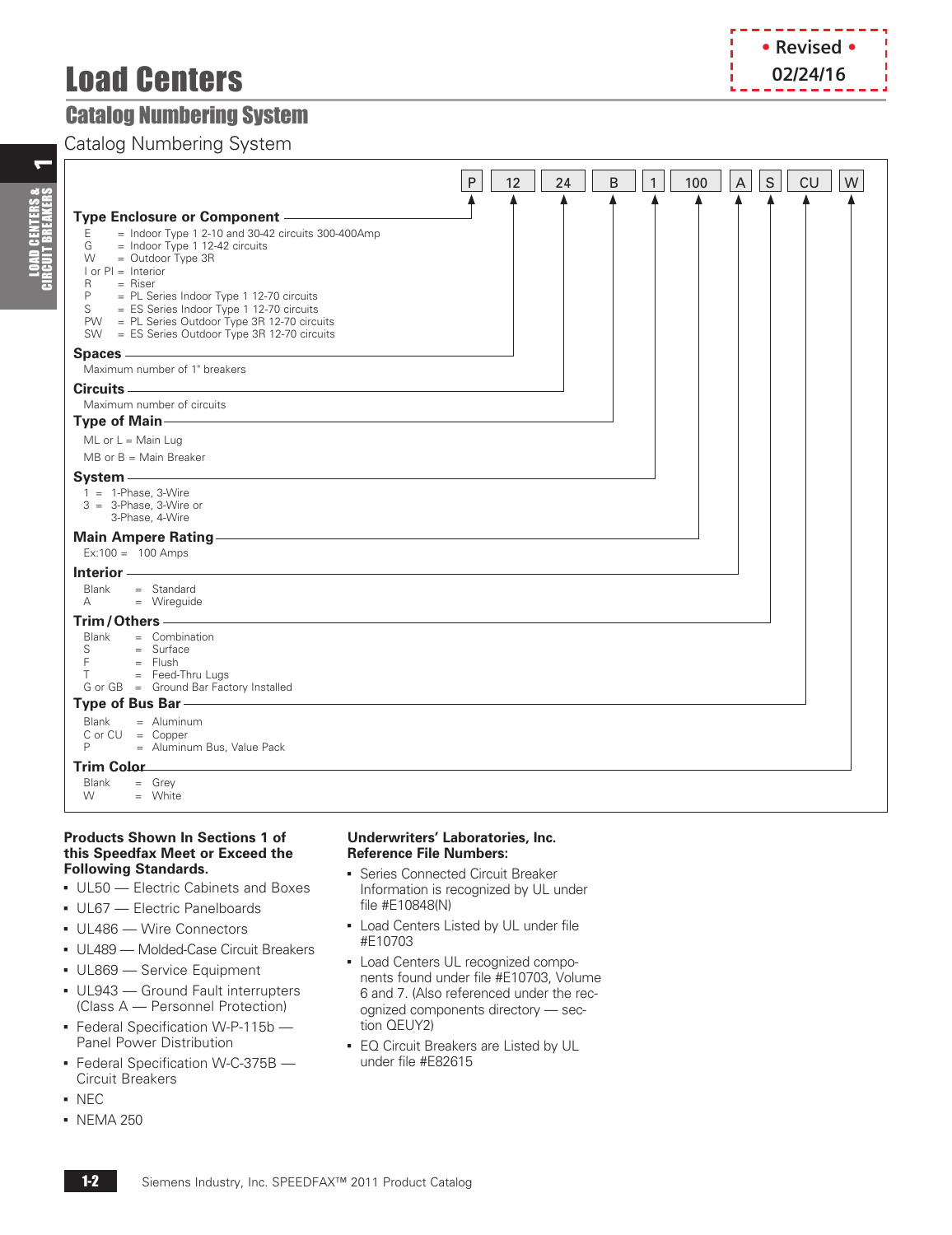# Load Centers

## <span id="page-2-0"></span>Siemens PL and ES Series Load Centers™ Overview

### PL Series:

- Convertible
- **•** Invertible
- **·** Insta-wire neutrals & grounds
- **Ground bars included**
- Copper busbars
- Dual neutrals on all configurations
- Carton-in-carton packaging
- **•** Lifetime warranty





## ES Series:

- **·** Invertible
- **.** Insta-wire neutrals & grounds
- **Aluminum busbars**
- **Single sided neutral on 24 circuits** and below
- **·** Single piece carton packaging
- 10 year warranty



**ES Series 1-phase**

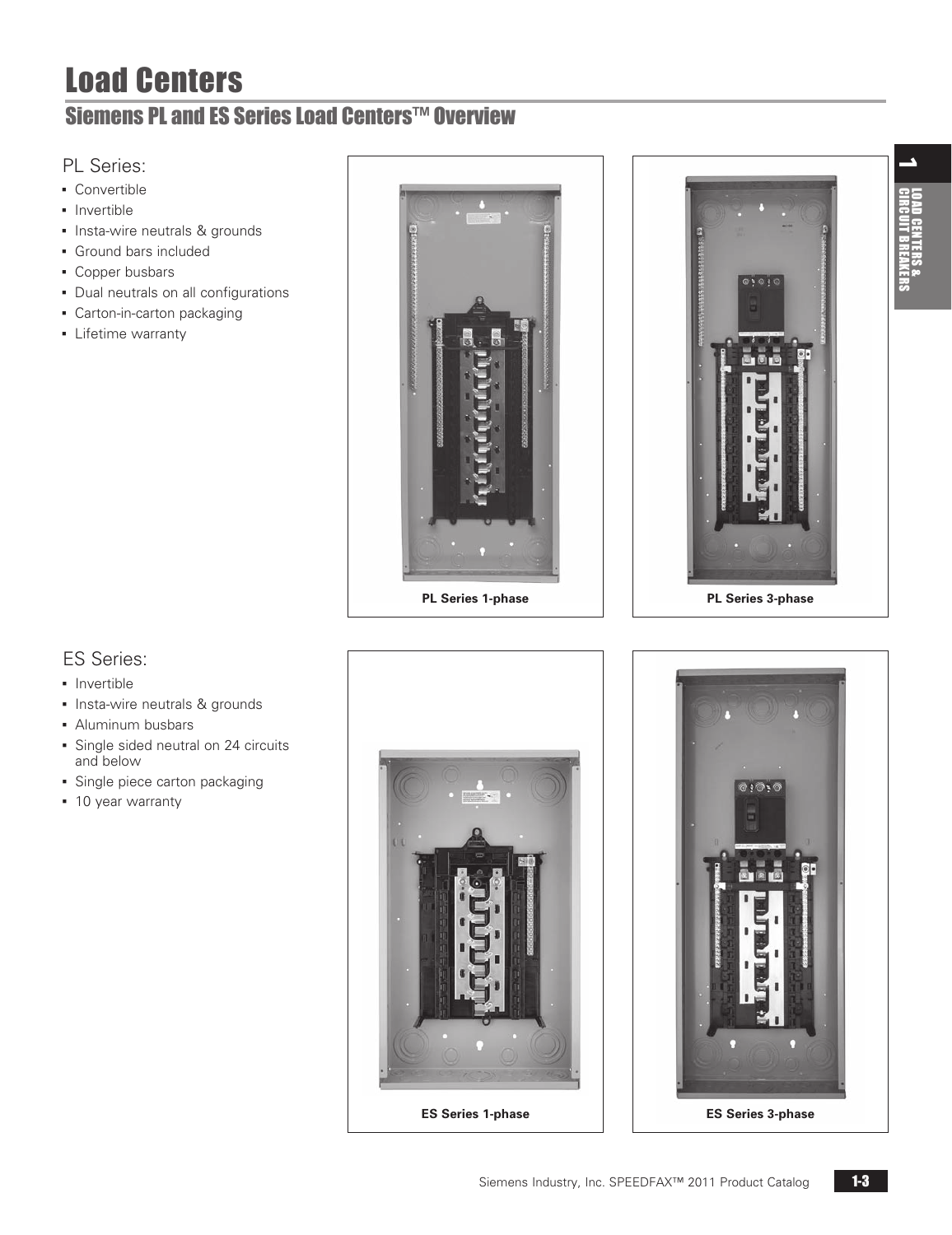# **Load Centers by the contract of the contract of the contract of the contract of the contract of the contract of the contract of the contract of the contract of the contract of the contract of the contract of the contrac**

## <span id="page-3-0"></span>WireGuide™ Load Centers and Breakers

## **NEW** WireGuide™ Load Centers and Breakers

WireGuide load centers accept new AFCIs with shortened neutral wires that slide directly into the neutral bar.

### Features

 $\blacktriangledown$ 

**LOAD CENTERS &<br>CIRCUIT BREAKERS** 

- Over 4 inches of breaker wire bending space
- $\blacksquare$  11 SKUs each available in both grey and white<sup> $\heartsuit$ </sup>
- Pre-trimmed and ready to install neutral wires have an "Oops Loop" if extra wire is needed
- Full length neutral bars
- **n** Decreased installation time
- n WireGuide breakers available in Dual Function and AFCI





### **PL 1Ø Main Breaker WireGuide Load Centers**  $\mathbb{Q}^{\odot}$  **Copper Bus Copper Bus**

|                                                                            |                                                                         |                                                         |                       | <b>Dimensions (inches)</b> |       |                     |  |  |
|----------------------------------------------------------------------------|-------------------------------------------------------------------------|---------------------------------------------------------|-----------------------|----------------------------|-------|---------------------|--|--|
| <b>Amp Rating</b>                                                          | No. of Spaces                                                           | <b>No. of Circuits</b>                                  | <b>Catalog Number</b> | Height                     | Width | Depth               |  |  |
| 200                                                                        | 30                                                                      | 60                                                      | P3060B1200ACU         | 36                         | 14.5  | 4.25                |  |  |
| 200                                                                        | 40                                                                      | 80                                                      | P4080B1200ACU         | 36                         | 14.5  | 4.25                |  |  |
|                                                                            | PL 10 Main Lug WireGuide Load Centers <sup>3</sup><br><b>Copper Bus</b> |                                                         |                       |                            |       |                     |  |  |
| 125                                                                        | 20                                                                      | 40                                                      | P2040L1125ACU         | 24                         | 14.5  | 4.25                |  |  |
| 125                                                                        | 30                                                                      | 60                                                      | P3060L1125ACU         | 30                         | 14.5  | 4.25                |  |  |
| 200                                                                        | 30                                                                      | 60                                                      | P3060L1200ACU         | 36                         | 14.5  | 4.25                |  |  |
|                                                                            |                                                                         | ES 10 Main Breaker WireGuide Load Centers <sup>24</sup> |                       |                            |       | <b>Aluminum Bus</b> |  |  |
| 200                                                                        | 30                                                                      | 60                                                      | S3060B1200A           | 36                         | 14.5  | 4.25                |  |  |
| 200                                                                        | 40                                                                      | 80                                                      | S4080B1200A           | 36                         | 14.5  | 4.25                |  |  |
| ES 10 Main Lug WireGuide Load Centers <sup>35</sup><br><b>Aluminum Bus</b> |                                                                         |                                                         |                       |                            |       |                     |  |  |
| 125                                                                        | 20                                                                      | 40                                                      | S2040L1125AG          | 21                         | 14.5  | 4.25                |  |  |
| 125                                                                        | 24                                                                      | 48                                                      | S2448L1125AG          | 24                         | 14.5  | 4.25                |  |  |
| 125                                                                        | 30                                                                      | 60                                                      | S3060L1125AG          | 30                         | 14.5  | 4.25                |  |  |
| 200                                                                        | 30                                                                      | 60                                                      | S3060L1200AG          | 30                         | 14.5  | 4.25                |  |  |

#### **Combination Type AFCI WireGuide Breaker**

| <b>Breaker Type</b>                              | <b>Amp Rating</b> | <b>Catalog Number</b> |  |  |  |
|--------------------------------------------------|-------------------|-----------------------|--|--|--|
| OAF <sub>2</sub>                                 | 15                | QA115AFCWG            |  |  |  |
|                                                  | 20                | QA120AFCWG            |  |  |  |
| <b>Dual Function AFCI/GFCI WireGuide Breaker</b> |                   |                       |  |  |  |

| OFGA2 | 15       | Q115DFWG |  |
|-------|----------|----------|--|
|       | າດ<br>zu | Q120DFWG |  |

 $@$  WireGuide load centers available (made to order) in

c 60/75°C Rated 100,000A IR

d Suitable for use as service equipment. e ES Series single phase skus with a "G" suffix have ground bar included (factory installed).



white by adding "W" to the end of the part number.  $\circ$  60/75°C Rated 22,000A IR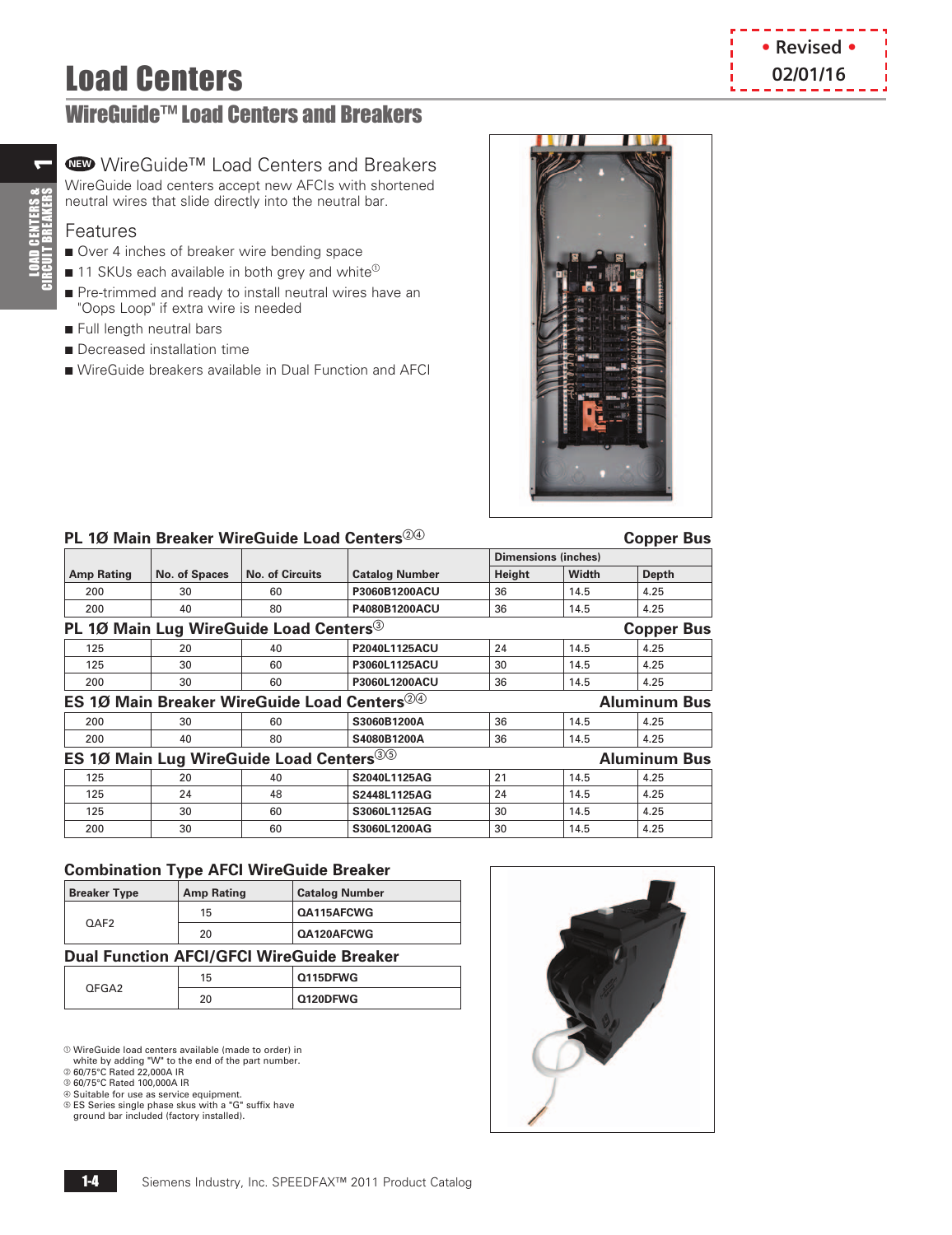# PL Series Load Centers

## <span id="page-4-0"></span>Features

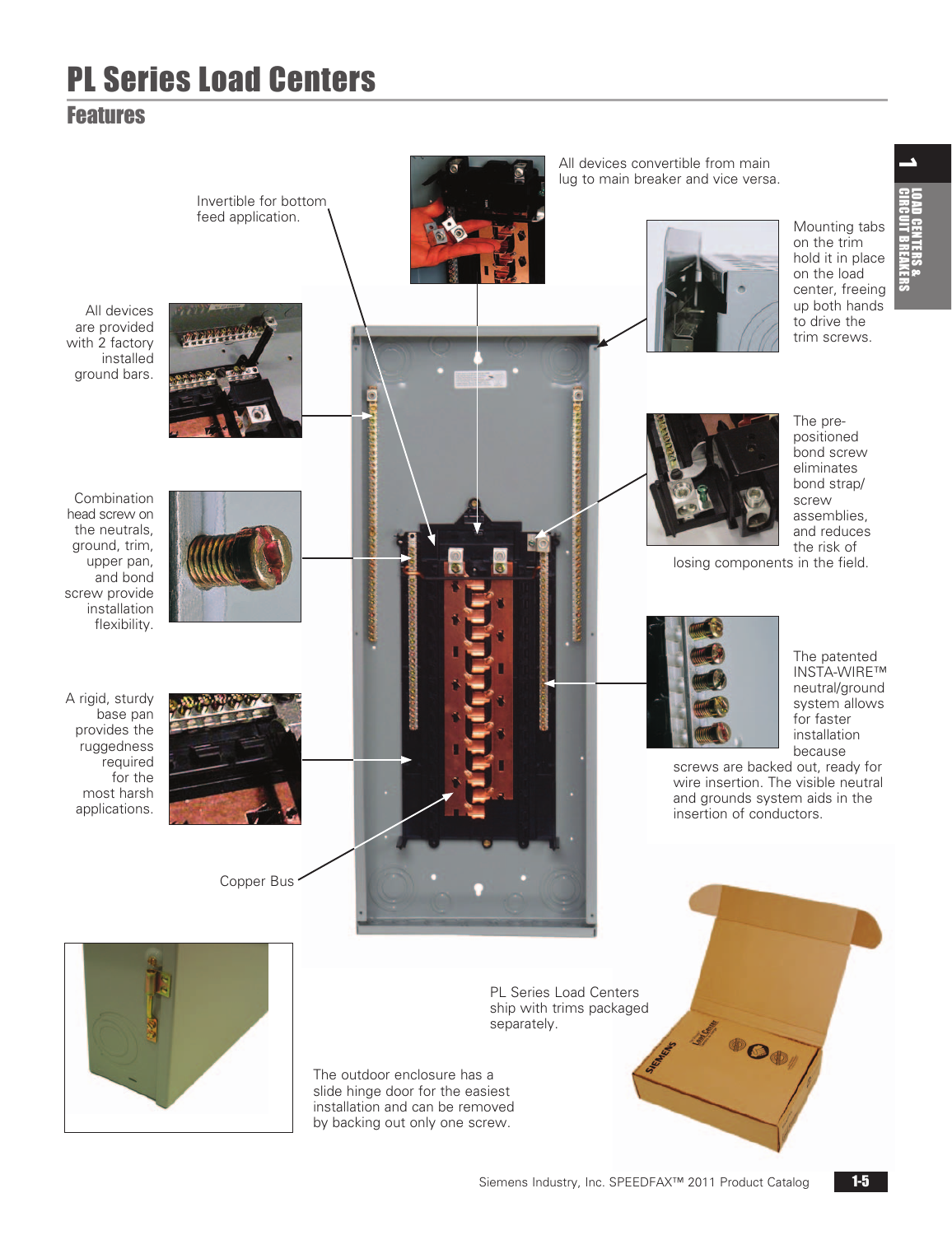# PL Series Load Centers

## <span id="page-5-0"></span>Product Offering

The PL Series Load Center product line provides a wide array of variation to meet any application need.

The following offering is available in the PL Series product line:

- 12-70 Circuits/Spaces
- Indoor and Outdoor enclosures
- 100 to 225 Amp
- Main Lug and Main Breakers
- **Un-assembled offering in 3-phase**



**PL Series 1-phase Main Lug**



**PL Series 3-phase Main Breaker**



**Un-assembled 3-phase**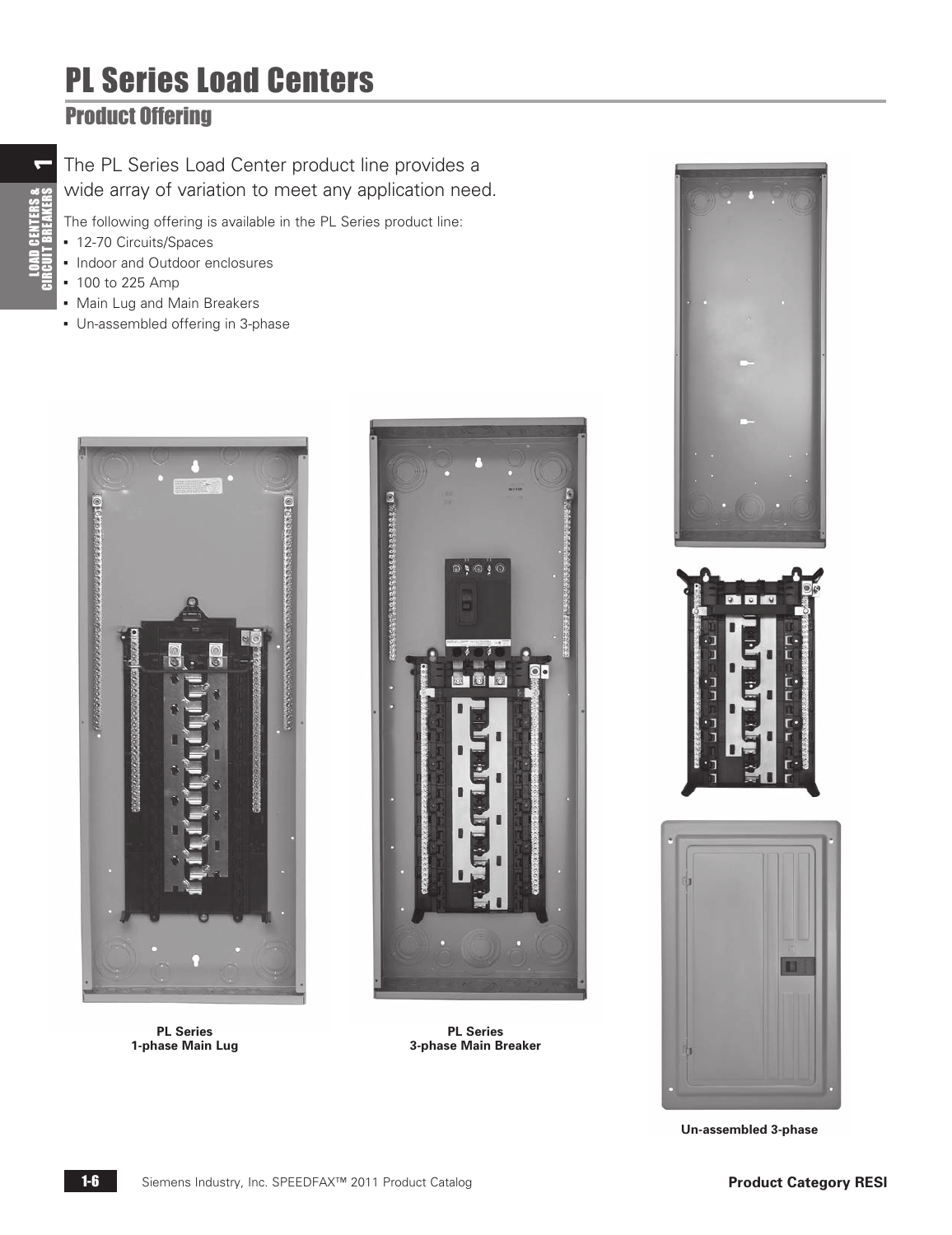# **PL Series 1-Phase Main Lug & Main Breaker Load Centers | 02/24/16**

<span id="page-6-0"></span>1-phase, 3-wire SN, 120/240 Volts AC

### **Main Breaker/Convertible Load Centers**  $^{\circ}$  **Copper Bus Copper Bus Copper Bus**  $^{\circ}$

#### **12-70 Circuits / 100-225 Amperes 60/75°C Rated 22,000A IR**<sup>b</sup>

| <b>Branch Circuits</b> |               |                        | <b>Indoor Enclosure - NEMA Type 1</b> |                                     | <b>Outdoor Enclosure - NEMA Type 3R</b> |                                                    |
|------------------------|---------------|------------------------|---------------------------------------|-------------------------------------|-----------------------------------------|----------------------------------------------------|
| <b>Amp Rating</b>      | No. of Spaces | <b>No. of Circuits</b> | <b>Catalog Number</b>                 | <b>Enclosure Height</b><br>(inches) | <b>Catalog Number</b>                   | <b>Enclosure Height</b><br>(inches) $\circledcirc$ |
| 100                    | 12            | 24                     | P1224B1100CU                          | 18                                  | PW1224B1100CU                           | 21                                                 |
| 100                    | 16            | 24                     | P1624B1100CU <sup>®</sup>             | 21                                  | PW1624B1100CU                           | 23                                                 |
| 100                    | 20            | 20                     | P2020B1100CU                          | 24                                  | PW2020B1100CU                           | 27                                                 |
| 100                    | 20            | 24                     | P2024B1100CU                          | 24                                  |                                         |                                                    |
| 100                    | 24            | 24                     | P2424B1100CU                          | 24                                  |                                         |                                                    |
| 100                    | 30            | 30                     | P3030B1100CU                          | 30                                  | _                                       |                                                    |
| 100                    | 30            | 40                     |                                       | $\overline{\phantom{0}}$            | PW3040B1100CU                           | 35                                                 |
| 125                    | 30            | 30                     | P3030B1125CU <sup>®</sup>             | 30                                  | PW3040B1125CU                           | 35                                                 |
| 150                    | 20            | 30                     | P2030B1150CU                          | 24                                  |                                         |                                                    |
| 150                    | 20            | 30                     |                                       |                                     | PW2030B1150CU                           | 27                                                 |
| 150                    | 30            | 30                     | P3030B1150CU                          | 30                                  | –                                       |                                                    |
| 150                    | 30            | 40                     |                                       | $\overline{\phantom{0}}$            | PW3040B1150CU                           | 35                                                 |
| 200                    | 20            | 40                     | P2040B1200CU                          | 30                                  | PW2040B1200CU                           | 27                                                 |
| 200                    | 30            | 40                     | P3040B1200CU                          | 36                                  | PW3040B1200CU                           | 35                                                 |
| 200                    | 30            | 40                     | P3040B1200 <sup>®</sup>               | 36                                  |                                         | —                                                  |
| 200                    | 40            | 40                     | P4040B1200CU <sup>®</sup>             | 36                                  | PW4040B1200CU                           | 38                                                 |
| 200                    | 40            | 40                     | P4040B1200 <sup>®</sup>               | 36                                  |                                         | —                                                  |
| 200                    | 54            | 70                     | P5470B1200CU                          | 44                                  |                                         | —                                                  |
| 225                    | 42            | 60                     | P4260B1225CU <sup>®</sup>             | 39                                  | PW4260B1225CU                           | 42                                                 |
| 225                    | 54            | 70                     | P5470B1225CU <sup>®</sup>             | 44                                  |                                         |                                                    |

Single phase factory installed 22kA IR main circuit breaker offers 22/10kA IR series combination rating when using 10kA type QP, QT, QPF, QE, QN, and QAF2/QAF2C branch breakers.

**Branch Circuits Indoor Enclosure - NEMA Type 1 Outdoor Enclosure - NEMA Type 3R**

#### **Main Lug/Convertible Load Centers**  ${}^{\circ}\!$  **Copper Bus Copper Bus Copper Bus Copper Bus Copper Bus Copper Bus Copper Bus Copper Bus Copper Bus Copper Bus Copper Bus Copper Bus Copper Bus Copper**

#### **12-70 Circuits / 125-225 Amperes 60/75° Rated 100,000A IR**

| Amp Rating | No. of Spaces | <b>No. of Circuits</b> | <b>Catalog Number</b>     | <b>Enclosure Height</b><br>(inches) | <b>Catalog Number</b>             | <b>Enclosure Height</b><br>(inches) $\circledcirc$ |
|------------|---------------|------------------------|---------------------------|-------------------------------------|-----------------------------------|----------------------------------------------------|
| 125        | 12            | 12                     | P1212L1125CU <sup>®</sup> | 18                                  | <b>PW1212L1125CU</b> <sup>©</sup> | 21                                                 |
| 125        | 12            | 24                     | P1224L1125CU <sup>5</sup> | 18                                  | <b>PW1224L1125CU</b> <sup>©</sup> | 21                                                 |
| 125        | 16            | 24                     | P1624L1125CU              | 21                                  | PW1624L1125CU                     | 23                                                 |
| 125        | 20            | 20                     | P2020L1125CU <sup>®</sup> | 24                                  | –                                 |                                                    |
| 125        | 20            | 24                     | P2024L1125CU              | 24                                  | -                                 | —                                                  |
| 125        | 24            | 40                     | P2440L1125CU <sup>®</sup> | 24                                  |                                   | –                                                  |
| 125        | 30            | 40                     | P3040L1125CU <sup>®</sup> | 30                                  | PW3040L1125CU                     | 35                                                 |
| 125        | 40            | 40                     | P4040L1125CU <sup>®</sup> | 36                                  |                                   | -                                                  |
| 150        | 20            | 30                     | P2030L1150CU              | 24                                  | PW2030L1150CU                     | 27                                                 |
| 200        | 12            | 24                     | P1224L1200CU              | 24                                  | <b>PW1224L1200CU</b>              | 23                                                 |
| 200        | 20            | 40                     | P2040L1200CU              | 30                                  | PW2040L1200CU                     | 27                                                 |
| 200        | 24            | 40                     | P2440L1200CU              | 30                                  |                                   |                                                    |
| 200        | 30            | 30                     | P3030L1200CU              | 36                                  | -                                 | $\overline{\phantom{0}}$                           |
| 200        | 30            | 40                     | P3040L1200CU <sup>®</sup> | 36                                  | PW3040L1200CU                     | 35                                                 |
| 200        | 30            | 40                     | P3040L1200 <sup>®</sup>   | 36                                  | _                                 | -                                                  |
| 200        | 30            | 54                     | P3054L1200CU              | 36                                  | PW3054L1200CU                     | 35                                                 |
| 200        | 40            | 40                     | P4040L1200CU <sup>®</sup> | 36                                  | PW4040L1200CU                     | 38                                                 |
| 200        | 40            | 40                     | P4040L1200 <sup>®</sup>   | 36                                  |                                   |                                                    |
| 225        | 12            | 24                     |                           | --                                  | PW1224L1225CU                     | 23                                                 |
| 225        | 42            | 60                     | P4260L1225CU <sup>®</sup> | 39                                  | PW4260L1225CU                     | 42                                                 |
| 225        | 54            | 70                     | P5470L1225CU              | 44                                  |                                   | -                                                  |

 $@$  Suitable for use as service equipment.

 $@$  May be installed on higher rated systems when protected by a circuit breaker with a higher AIR rating.

c Indoor enclosures are 14 1/4" wide by 3 7/8" deep.

d Outdoor enclosures are 14 1/2" wide by 4 1/4" deep.

 125A load centers will accept MBK100A and MBK125A. 150A load centers will accept MBK150A. 200A load centers will accept MBK200A and MBK150A. 225A load centers will accept MBK225A, MBK200A, MBK150A.

 $\oslash$  Copper bus load centers are recommended for those applications where the environment may be severe (i.e. far and coastal areas).

 $@$  Includes all PL Series features with aluminum

bussing.<br>© Available (made to order) in white by adding "W" to the end of the part number.

 $\overline{\phantom{a}}$ 

 $<sup>®</sup>$  Suitable for use as service entrance equipment when</sup> not more than six main disconnecting means are pro-vided. See article 230.71 of the NEC®.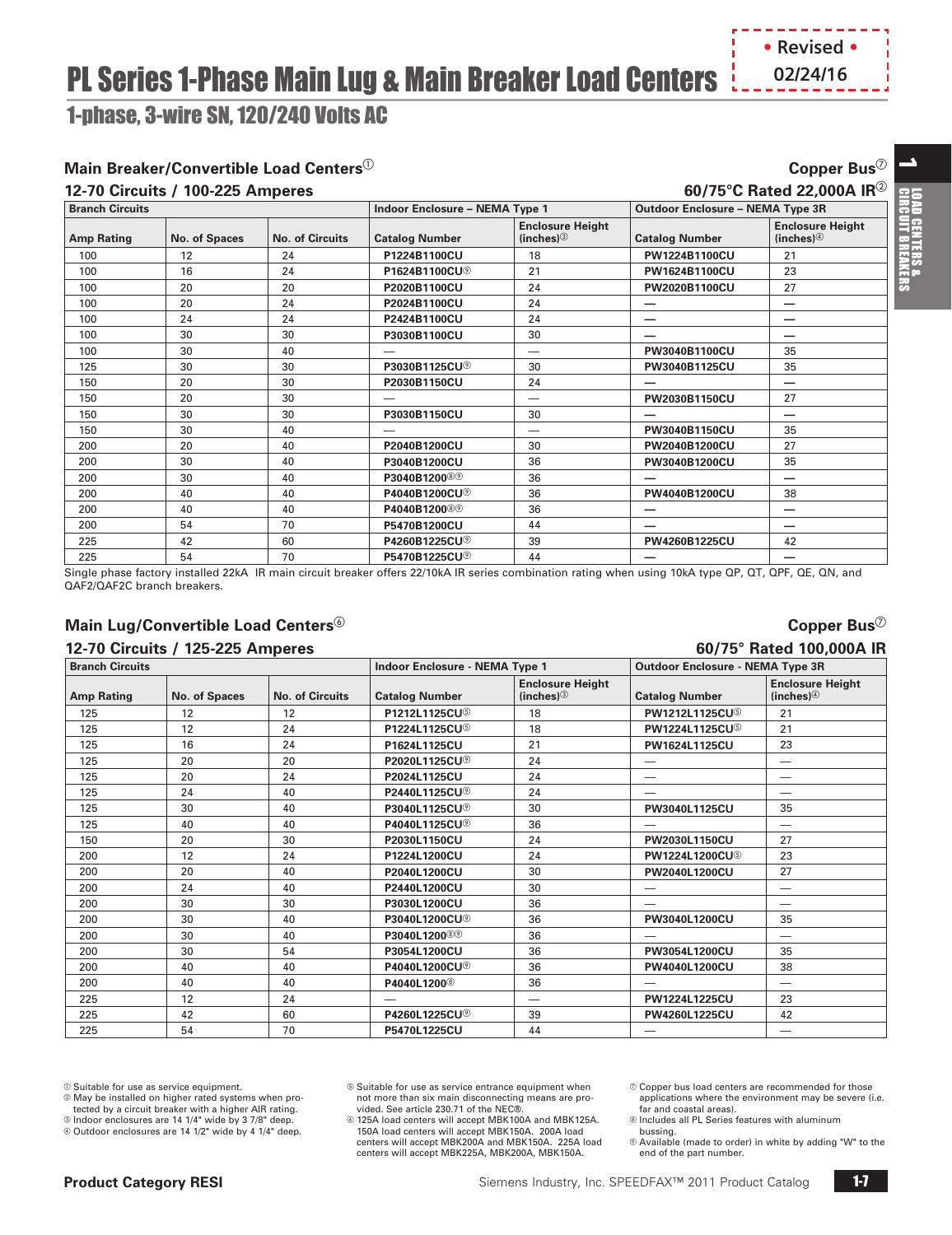<span id="page-7-0"></span>1-phase, 3-wire SN, 120/240 Volts AC

### **Split Ground Series Main Lug Convertible Load Centers Copper Bus**

| 12-60 Circuits / 125-200 Amperes |                         |                           | 60/75° Rated, 100,000A IR             |                                         |  |  |
|----------------------------------|-------------------------|---------------------------|---------------------------------------|-----------------------------------------|--|--|
| <b>Branch Circuits</b>           |                         |                           | <b>Indoor Enclosure - NEMA Type 1</b> |                                         |  |  |
| Amp<br>Rating                    | No. of<br><b>Spaces</b> | No. of<br><b>Circuits</b> | <b>Catalog Number</b>                 | <b>Enclosure Height</b><br>(inches) $@$ |  |  |
| 125                              | 12                      | 24                        | P1224L1125CUSG                        | 18                                      |  |  |
| 125                              | 16                      | 24                        | P1624L1125CUSG                        | 21                                      |  |  |
| 125                              | 20                      | 30                        | P2030L1125CUSG                        | 24                                      |  |  |
| 125                              | 24                      | 30                        | P2430L1125CUSG                        | 24                                      |  |  |
| 150                              | 20                      | 30                        | P2030L1150CUSG                        | 24                                      |  |  |
| 200                              | 30                      | 40                        | P3040L1200CUSG                        | 36                                      |  |  |
| 200                              | 30                      | 40                        | P3040L1200SG <sup>1</sup>             | 36                                      |  |  |
| 200                              | 40                      | 40                        | <b>P4040L1200CUSG</b>                 | 36                                      |  |  |
| 200                              | 40                      | 40                        | P4040L1200SG <sup>1</sup>             | 36                                      |  |  |
| 225                              | 40                      | 60                        | P4260L1225CUSG                        | 39                                      |  |  |

### **First Surge PL Load Centers Copper Bus**

| 54-60 Circuits |                         |                           |                       |                     | 60/75° Rated, 22,000A IR            |
|----------------|-------------------------|---------------------------|-----------------------|---------------------|-------------------------------------|
| Amp<br>Rating  | No. of<br><b>Spaces</b> | No. of<br><b>Circuits</b> | <b>Catalog Number</b> | Surge<br>Protection | <b>Enclosure Height</b><br>(inches) |
| 200            | 30                      | 54                        | P3054B1200S140        | 140 <sub>k</sub> A  | 36                                  |
| 200            | 40                      | 60                        | P4060B1200S140        | 140 <sub>k</sub> A  | 42                                  |

#### **Split Ground Series Main Breaker Convertible Load Centers** Copper Bus

**40 Circuits / 200 Amperes 60/75° Rated, 22,000A IR**<sup>c</sup>

|  | 40 Circuits / 200 Amperes |
|--|---------------------------|
|  |                           |

| <b>Branch Circuits</b> |                         |                           | Indoor Enclosure - NEMA Type 1 |                                         |  |
|------------------------|-------------------------|---------------------------|--------------------------------|-----------------------------------------|--|
| Amp<br>Rating          | No. of<br><b>Spaces</b> | No. of<br><b>Circuits</b> | <b>Catalog Number</b>          | <b>Enclosure Height</b><br>(inches) $@$ |  |
| 200                    | 40                      | 40                        | P4040B1200CUSG                 | 36                                      |  |

#### **Outdoor Trailer Panels Copper Bus**

| 16 Circuits / 200 Amperes |                         |                           |                       |                       |                      | 60/75° Rated, 22,000A IR $^{\circ}$                |
|---------------------------|-------------------------|---------------------------|-----------------------|-----------------------|----------------------|----------------------------------------------------|
| Amp<br>Rating             | No. of<br><b>Spaces</b> | No. of<br><b>Circuits</b> | <b>Catalog Number</b> | <b>Main Breaker</b>   |                      | <b>Enclosure Height</b><br>(inches) $\circledcirc$ |
| 200                       |                         | 16                        | PW0816L1200TC         | MBK150A or<br>MBK200A | Field Installed      | 23                                                 |
| 200                       | 8                       | 16                        | <b>PW0816B1200TC</b>  | MBK200A               | Factory<br>Installed | 23                                                 |

 $<sup>①</sup>$  Includes all PL Series features with aluminum</sup>

bussing.

b Indoor enclosures are 14 1/4" wide by 3 7/8" deep.

<sup>®</sup> May be installed on higher rated systems when protected by a circuit breaker with a higher AIR rating.<br>© Outdoor enclosures are 14 1/2" wide by 4 1/4" deep. e Main lug panel rated 100,000A IR.

Load centers with white trim have increased lead time

of 3-4 weeks. Sold in pallet quantities only. Load centers with CUW suffix indicates copper bus with white trim. Load centers with W suffix only indicates aluminum bus with white trim.

**Split Ground Load Centers** have factory installed 100%

neutral with factory bonded 75% ground. No neutral tie strap.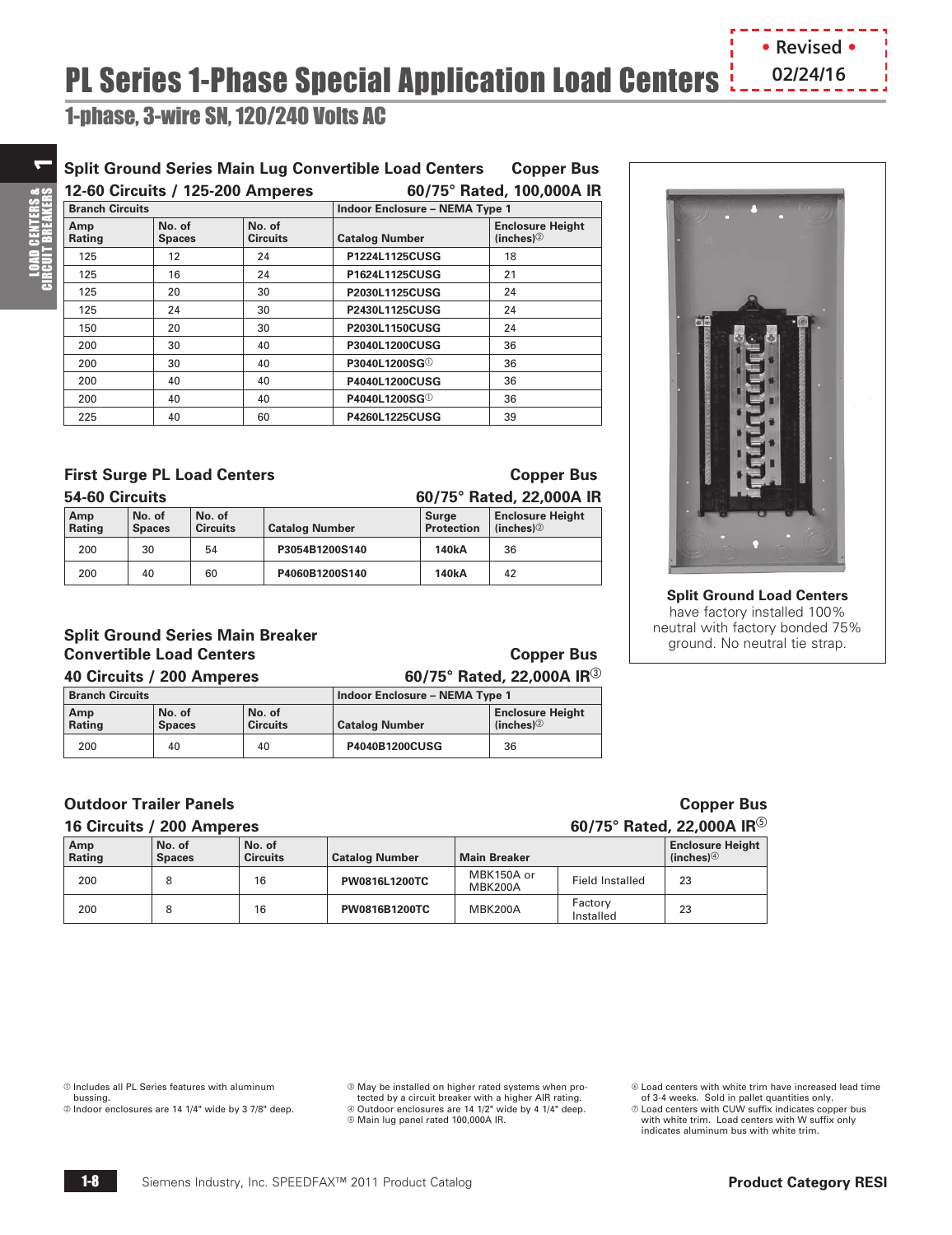# **PL Series 3-Phase Main Lug & Main Breaker Load Centers**  $\frac{1}{2}$  **... . . . . . . . . . . . .**

<span id="page-8-0"></span>3-phase, 3-wire, 240 Volt AC or 3-phase, 4-wire, 120/240 or 120/208 Volts AC

### **Main Breaker/Convertible Load Centers Copper Bus**  $\text{Copper Bus}^{\textcircled{\tiny 20}}$

**No. of** 

**Circuits Catalog Number**

225 42 60 **P4260B3225CU** 42 — —

225 | 54 | 70 | **P5470B3225CU** | 49

225 **42** 60 **P4260B3225TCU** 49 – — —

**No. of Spaces**

**Amp Rating**

**30-70 Circuits / 100-225 Amperes 60/75°C Rated 22,000A IR**<sup>a</sup> **Branch Circuits Indoor Enclosure – NEMA Type 1 Outdoor Enclosure – NEMA Type 3R Enclosure Height (inches)**<sup>3</sup> **Catalog Number Enclosure Height (inches)**d 100 | 12 | 24 | **P1224B3100CU**<sup>2</sup> | 24 | — 100 30 42 **P3042B3100CU**<sup>2</sup> 30 - — — 125 30 30 **P3030B3125CU** 39 - 1 150 24 42 **P2442B3150CU** 36 150 | 42 | 42 **P4242B3150CU** | 42 200 30 54 **P3054B3200CU** 39 **PW3054B3200CU** 38 200 42 60 **P4260B3200CU** 42 **PW4260B3200CU** 42

### **Main Lug/Convertible Load Centers**<sup> $\textcircled{\tiny{\textcircled{\tiny{}}}}$  **Copper Bus**  $\textcircled{\tiny{\textcircled{\tiny{}}}}$ </sup>

#### **12-70 Circuits / 125-225 Amperes 60/75° Rated 100,000A IR**

| <b>Branch Circuits</b> |                         |                           | <b>Indoor Enclosure - NEMA Type 1</b> |                                     | <b>Outdoor Enclosure - NEMA Type 3R</b> |                                     |  |
|------------------------|-------------------------|---------------------------|---------------------------------------|-------------------------------------|-----------------------------------------|-------------------------------------|--|
| Amp<br>Rating          | No. of<br><b>Spaces</b> | No. of<br><b>Circuits</b> | <b>Catalog Number</b>                 | <b>Enclosure Height</b><br>(inches) | <b>Catalog Number</b>                   | <b>Enclosure Height</b><br>(inches) |  |
| 125                    | 12                      | 24                        | P1224L3125CU <sup>2</sup>             | 21                                  | PW1224L3125CU2                          | 21                                  |  |
| 200                    | 24                      | 42                        | P2442L3200CU                          | 36                                  | PW2442L3200CU                           | 35                                  |  |
| 200                    | 30                      | 54                        | P3054L3200CU                          | 39                                  | PW3054L3200CU                           | 38                                  |  |
| 225                    | 42                      | 60                        | P4260L3225CU                          | 42                                  | PW4260L3225CU®                          | 42                                  |  |
| 225                    | 54                      | 70                        | P5470L3225CU                          | 49                                  |                                         |                                     |  |

#### $@$  May be installed on higher rated systems when protected by a circuit breaker with a higher AIR rating.

- **2 Back fed main breaker.**
- <sup>®</sup> Indoor enclosures are 14 1/4" wide by 3 7/8" deep.
- d Outdoor enclosures are 14 1/2" wide by 4 1/4" deep.
- $\circledast$  Suitable for use as service entrance equipment when not more than six main disconnecting means are provided. See article 230.71 of the NEC®.
- $@$  Includes factory installed feed through lugs and is also non-convertible.
- $\oslash$  Non-convertible to main breaker.  $@$  All load centers are provided with tin plated copper bus bars.
- $@$  Rated 100,000A IR in series with breakers listed on wiring diagram.
- All load centers are provided with tin-plated copper
- bus bars. Available (made to order) in white by adding "W" to the
- end of the part number

 $\overline{\phantom{a}}$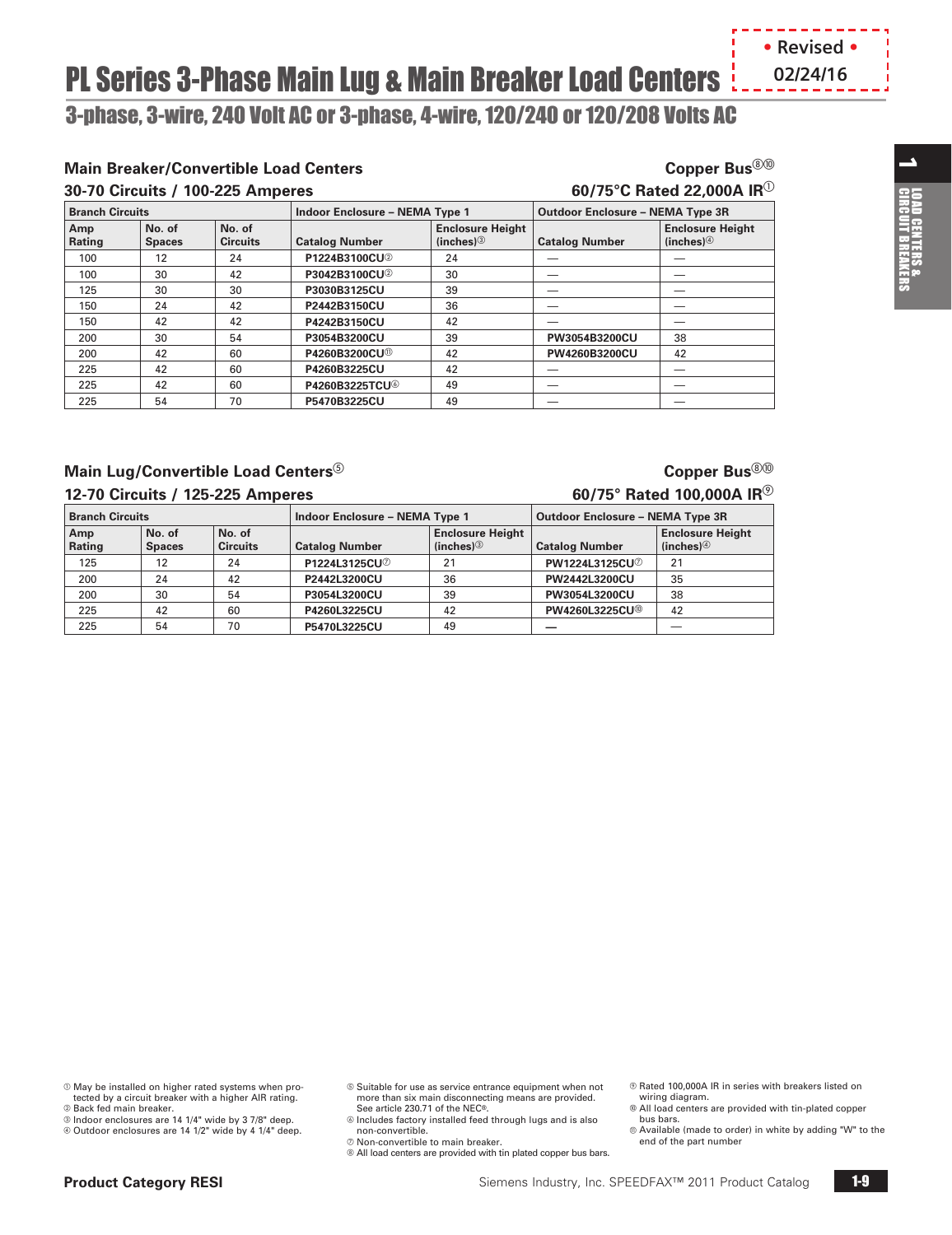# PL Series 3-Phase Unassembled Load Centers

## <span id="page-9-0"></span>3-phase, 3-wire, 240 Volt AC or 3-phase, 4-wire, 120/240 or 120/208 Volts AC









## ® Main Breaker Convertible Unassembled Load Centers<br>© Copper Busan of Copper Buse Copper Bus<br>© Circuits / 100-225 Amperes

|                  | 24-70 Circuits / 100-225 Amperes |                           |                                          |                                     | 60/75°C Rated 22,000A IR $^\circ$         |                              |                                                   |  |  |
|------------------|----------------------------------|---------------------------|------------------------------------------|-------------------------------------|-------------------------------------------|------------------------------|---------------------------------------------------|--|--|
| <b>Interiors</b> |                                  |                           |                                          | <b>Enclosure</b>                    |                                           | <b>Trim Kit</b>              |                                                   |  |  |
| Amp<br>Rating    | No. of<br><b>Spaces</b>          | No. of<br><b>Circuits</b> | <b>Interior</b><br><b>Catalog Number</b> | <b>Enclosure Height</b><br>(inches) | <b>Enclosure</b><br><b>Catalog Number</b> | No. Breaker<br><b>Spaces</b> | <b>Trim</b><br><b>Catalog Number</b> <sup>5</sup> |  |  |
| 100              | 30                               | 42                        | PI3042B3100CU2                           | 30                                  | 3PE30                                     | 30                           | PT3042B3100                                       |  |  |
| 150              | 24                               | 42                        | PI2442B3150CU                            | 36                                  | 3PE36                                     | 24                           | PT2442X3150                                       |  |  |
| 200              | 30                               | 54                        | PI3054B3200CU                            | 39                                  | 3PE39                                     | 30                           | PT3054X3200                                       |  |  |
| 200              | 42                               | 60                        | PI4260B3200CU                            | 42                                  | 3PE42                                     | 42                           | PT4260X3200                                       |  |  |
| 225              | 54                               | 70                        | PI5470B3225CU                            | 49                                  | 3PE49                                     | 54                           | PT5470X3225                                       |  |  |

### **Main Lug Convertible Unassembled Load Centers Copper Bus Copper Bus Copper Bus Copper Bus Copper Bus Copper Bus Copper Bus Copper Bus Copper Bus Copper Bus Copper Bus Copper Bus Copper Bus Copp**

#### **12-70 Circuits / 125-225 Amperes 60/75° Rated 100,000A IR**

| Interiors     |                         |                           |                                          | <b>Enclosure</b>                    |                                           | <b>Trim Kit</b>              |                                     |  |
|---------------|-------------------------|---------------------------|------------------------------------------|-------------------------------------|-------------------------------------------|------------------------------|-------------------------------------|--|
| Amp<br>Rating | No. of<br><b>Spaces</b> | No. of<br><b>Circuits</b> | <b>Interior</b><br><b>Catalog Number</b> | <b>Enclosure Height</b><br>(inches) | <b>Enclosure</b><br><b>Catalog Number</b> | No. Breaker<br><b>Spaces</b> | Trim<br>Catalog Number <sup>4</sup> |  |
| 125           | 12                      | 24                        | PI1224L3125CU                            | 21                                  | 3PE21                                     |                              | PT1224L3125                         |  |
| 200           | 24                      | 42                        | PI2442L3200CU                            | 36                                  | 3PE36                                     | 24                           | PT2442X3200                         |  |
| 200           | 30                      | 54                        | PI3054L3200CU                            | 39                                  | 3PE39                                     | 30                           | PT3054X3200                         |  |
| 225           | 42                      | 60                        | PI4260L3225CU                            | 42                                  | 3PE42                                     | 42                           | PT4260X3225                         |  |
| 225           | 54                      | 70                        | PI5470L3225CU                            | 49                                  | 3PE49                                     | 54                           | PT5470X3225                         |  |

 $\odot$  May be installed on higher rated systems when protected by a circuit breaker with a higher AIR rating.

**2 Back fed main breaker.** 

c Indoor enclosures are 14 1/4" wide by 3 7/8" deep.

d Trim catalog numbers with a "B" indicate for use with main breaker and is not convertible. "L" indicates for use with main lug and is not convertible. "X" indicates can be used with convertible interior.

 $@$  All load center interiors are provided with tin plated copper bus bars.

 Rated 100,000A IR in series with breakers listed on wiring diagram.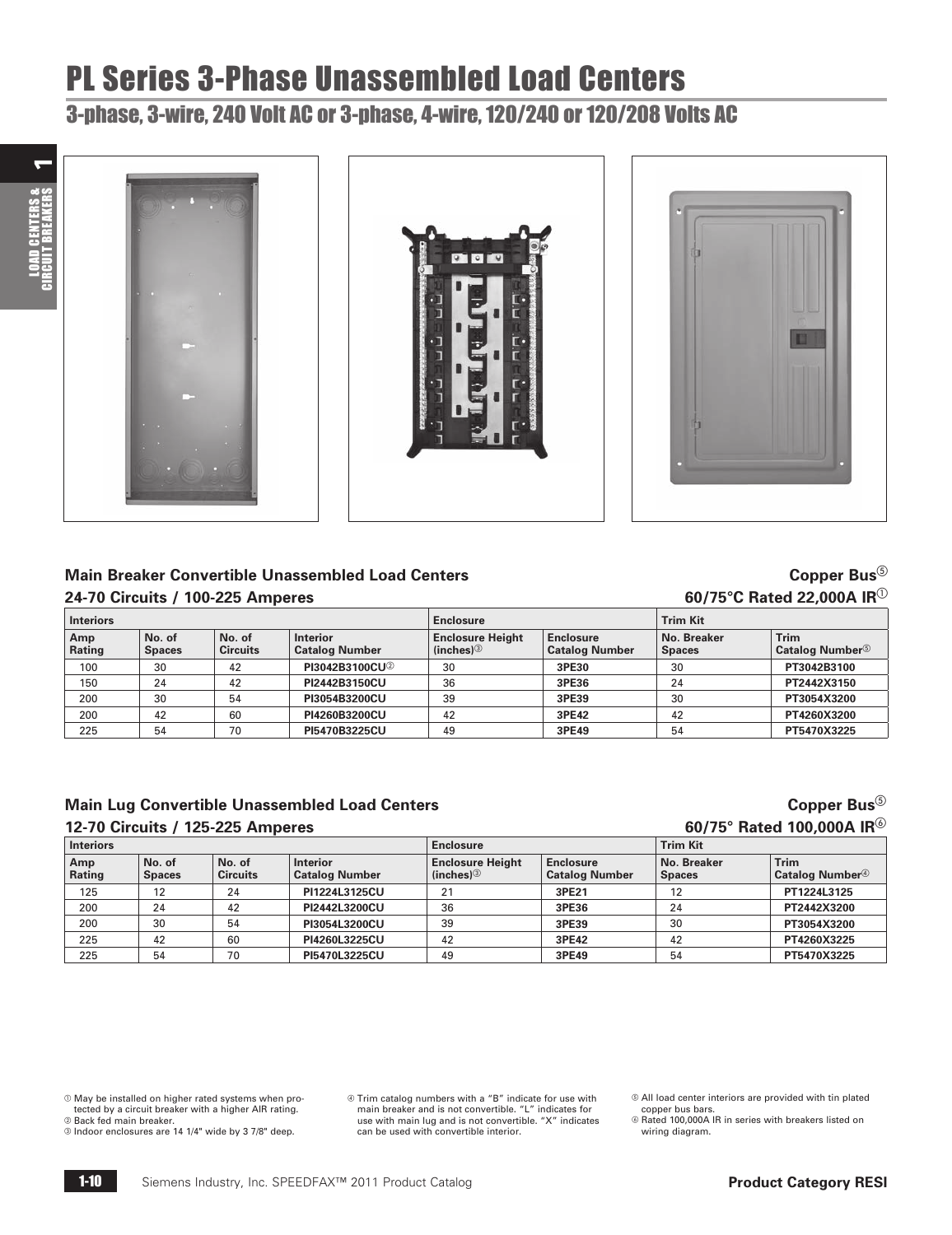# **ES Series Load Centers Cancel Centers Cancel 20128/15**

## <span id="page-10-0"></span>Features



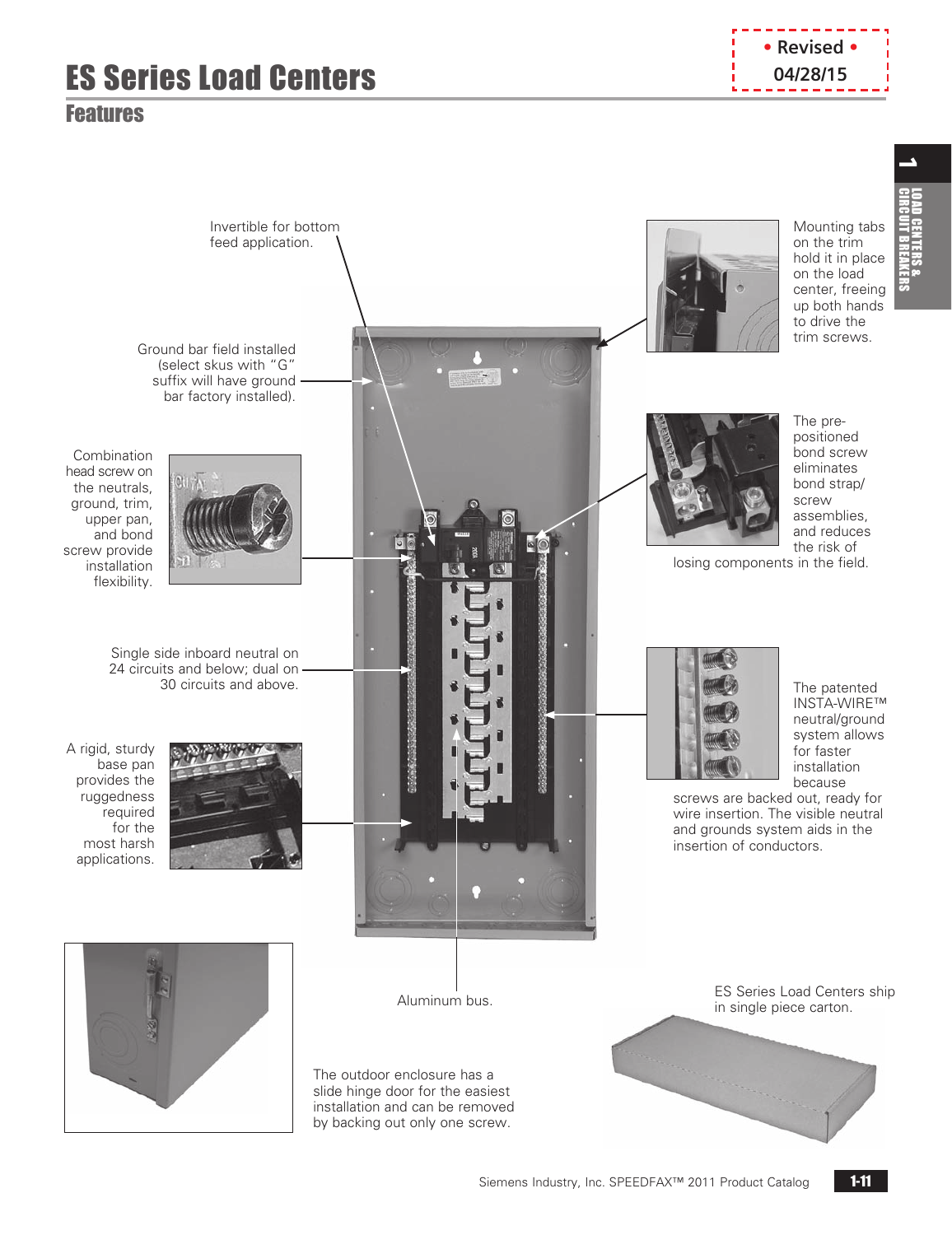# ES Series Load Centers

## <span id="page-11-0"></span>Product Offering

The ES Series Load Center product line provides a wide array of variation to meet any application need.

The following offering is available in the ES Series product line:

- 12-70 Circuits/Spaces
- Indoor and Outdoor enclosures
- 100 to 225 Amp
- **Main Lug and Main Breakers**
- Value packs a mix of branch breakers provided with the load center.

![](_page_11_Picture_9.jpeg)

**ES Series 1-phase Main Lug 125A, 12-24 circuits**

![](_page_11_Picture_11.jpeg)

**ES Series 1- phase Main Breaker 125- 225A, 30-70 circuits**

![](_page_11_Picture_13.jpeg)

**ES Series 3-phase Main Breaker**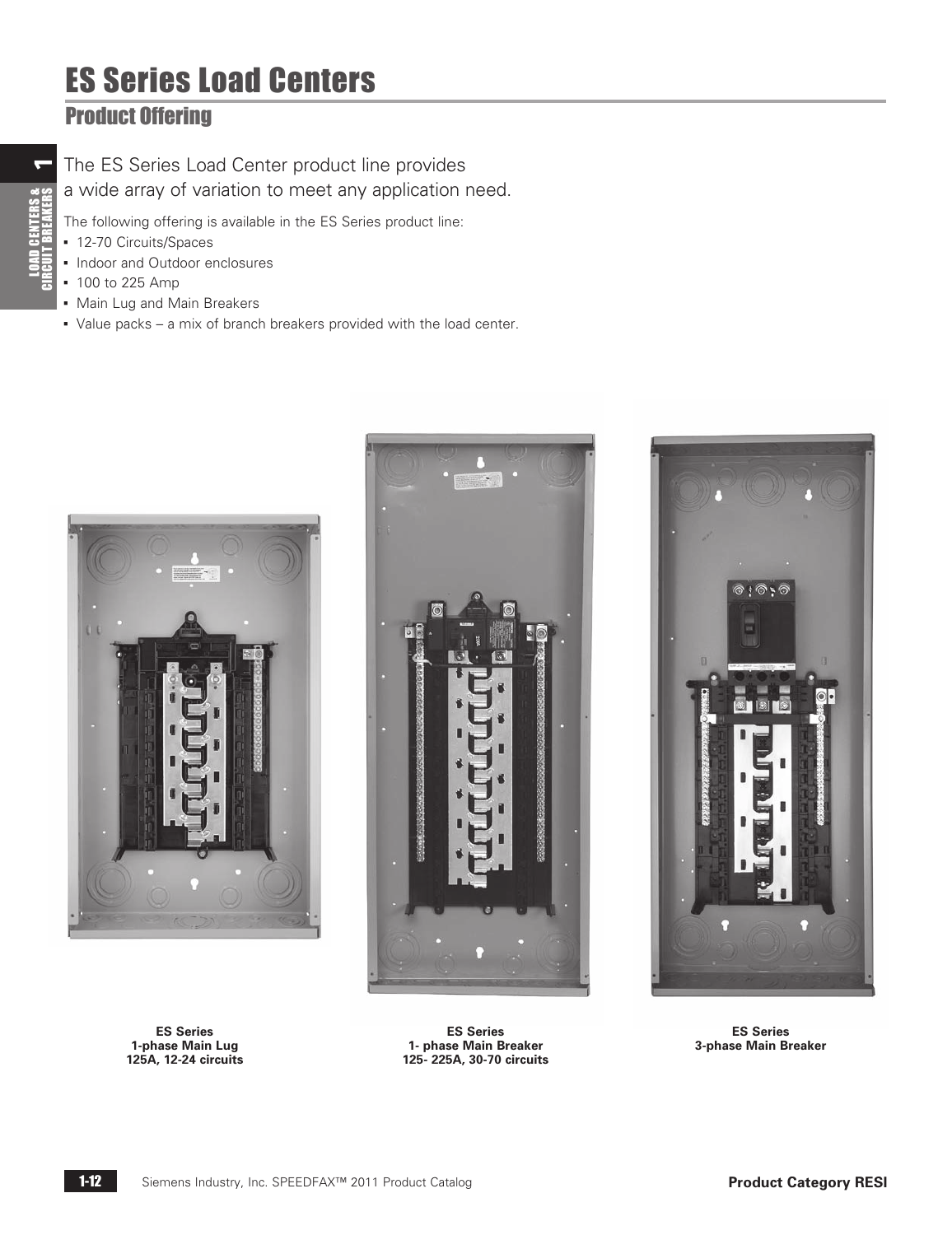# **ES Series 1-Phase Main Lug & Main Breaker Load Centers**  $\frac{1}{2}$ **, 02/24/16**

<span id="page-12-0"></span>1-phase, 3-wire SN, 120/240 Volts AC

### **Main Breaker** $^{\circ}$  **Aluminum Bus**

|  | 12-70 Circuits / 100-225 Amperes |  |
|--|----------------------------------|--|
|  |                                  |  |

## $12.5$  **12-70 Circuits / 100-225 Ample 100-22,000 Circuits**  $60/75^{\circ}$ **C Rated 22,000A IR** $^{\circledR}$

| <b>Branch Circuits</b> |                         |                           | <b>Indoor Enclosure - NEMA Type 1</b> |                                                    | <b>Outdoor Enclosure - NEMA Type 3R</b> |                                     |  |
|------------------------|-------------------------|---------------------------|---------------------------------------|----------------------------------------------------|-----------------------------------------|-------------------------------------|--|
| Amp<br><b>Rating</b>   | No. of<br><b>Spaces</b> | No. of<br><b>Circuits</b> | <b>Catalog Number</b>                 | <b>Enclosure Height</b><br>(inches) $\circledcirc$ | <b>Catalog Number</b>                   | <b>Enclosure Height</b><br>(inches) |  |
| 100                    | 10                      | 20                        | S1020B1100                            | 18                                                 |                                         | —                                   |  |
| 100                    | 12                      | 24                        | S1224B1100                            | 18                                                 | SW1224B1100                             | 21                                  |  |
| 100                    | 16                      | 24                        | S1624B1100 <sup>®</sup>               | 21                                                 | SW1624B1100                             | 23                                  |  |
| 100                    | 20                      | 20                        | S2020B1100                            | 24                                                 | SW2020B1100                             | 27                                  |  |
| 100                    | 20                      | 24                        | S2024B1100                            | 24                                                 | —                                       |                                     |  |
| 100                    | 30                      | 30                        | S3030B1100 <sup>®</sup>               | 30                                                 |                                         |                                     |  |
| 125                    | 12                      | 24                        |                                       | $\overline{\phantom{0}}$                           | SW1224B1125                             | 21                                  |  |
| 125                    | 16                      | 24                        | S1624B1125                            | 21                                                 |                                         | ٠                                   |  |
| 125                    | 16                      | 32                        | -                                     | $\overline{\phantom{0}}$                           | SW2024B1125                             | 27                                  |  |
| 125                    | 24                      | 24                        | S2424B1125 <sup>®</sup>               | 24                                                 | SW2424B1125                             | 27                                  |  |
| 125                    | 30                      | 30                        | S3030B1125 <sup>®</sup>               | 30                                                 |                                         | $\overline{\phantom{0}}$            |  |
| 125                    | 30                      | 40                        | S3040B1125                            | 30                                                 | SW3040B1125                             | 35                                  |  |
| 150                    | 16                      | 30                        | S1630B1150                            | 24                                                 |                                         | —                                   |  |
| 150                    | 20                      | 30                        | S2030B1150                            | 24                                                 |                                         |                                     |  |
| 150                    | 24                      | 30                        | S2430B1150                            | 30                                                 |                                         |                                     |  |
| 150                    | 30                      | 30                        | S3030B1150 <sup>®</sup>               | 30                                                 |                                         | -                                   |  |
| 150                    | 30                      | 40                        | S3040B1150                            | 30                                                 | SW3040B1150                             | 35                                  |  |
| 150                    | 40                      | 40                        |                                       |                                                    | SW4040B1150                             | 38                                  |  |
| 200                    | 16                      | 32                        | S1632B1200                            | 24                                                 |                                         | -                                   |  |
| 200                    | 20                      | 40                        | S2040B1200                            | 30                                                 | SW2040B1200                             | 27                                  |  |
| 200                    | 24                      | 40                        | S2440B1200                            | 30                                                 |                                         | $\overline{\phantom{0}}$            |  |
| 200                    | 30                      | 40                        | S3040B1200 <sup>®</sup>               | 36                                                 | SW3040B1200                             | 35                                  |  |
| 200                    | 40                      | 40                        | S4040B1200 <sup>®</sup>               | 36                                                 | SW4040B1200                             | 38                                  |  |
| 200                    | 54                      | 70                        | S5470B1200                            | 44                                                 |                                         | $\overline{\phantom{0}}$            |  |
| 225                    | 42                      | 60                        | S4260B1225                            | 39                                                 | SW4260B1225                             | 42                                  |  |
| 225                    | 54                      | 70                        | S5470B1225                            | 44                                                 | -                                       | $\overline{\phantom{0}}$            |  |

#### **12-70 Circuits / 125-225 Amperes 60/75° Rated 100,000A IR**

## **Main Lug Aluminum Bus**

| <b>Branch Circuits</b> |                         |                           | <b>Indoor Enclosure - NEMA Type 1</b> |                                     | <b>Outdoor Enclosure - NEMA Type 3R</b> |                                                    |  |
|------------------------|-------------------------|---------------------------|---------------------------------------|-------------------------------------|-----------------------------------------|----------------------------------------------------|--|
| Amp<br>Rating          | No. of<br><b>Spaces</b> | No. of<br><b>Circuits</b> | <b>Catalog Number</b>                 | <b>Enclosure Height</b><br>(inches) | <b>Catalog Number</b>                   | <b>Enclosure Height</b><br>(inches) $\circledcirc$ |  |
| 125                    | 12                      | 12                        | S1212L1125 <sup>6</sup>               | 18                                  | SW1212L1125 <sup>6</sup>                | 21                                                 |  |
| 125                    | 12                      | 24                        | S1224L1125 <sup>6</sup>               | 18                                  | SW1224L1125 <sup>6</sup>                | 21                                                 |  |
| 125                    | 16                      | 24                        | S1624L1125                            | 21                                  | SW1624L1125                             | 21                                                 |  |
| 125                    | 20                      | 20                        | S2020L1125 <sup>®</sup>               | 21                                  | $\qquad \qquad \longleftarrow$          |                                                    |  |
| 125                    | 20                      | 20                        | S2020L1125G <sup>6</sup> ®            | 21                                  | —                                       |                                                    |  |
| 125                    | 20                      | 24                        | S2024L1125                            | 21                                  | —                                       | $\overline{\phantom{0}}$                           |  |
| 125                    | 20                      | 24                        | S2024L1125G <sup></sup>               | 21                                  |                                         |                                                    |  |
| 125                    | 24                      | 24                        | S2424L1125 <sup>®</sup>               | 24                                  | SW2424L1125                             | 27                                                 |  |
| 125                    | 24                      | 24                        | S2424L1125G <sup>6</sup> ®            | 24                                  |                                         |                                                    |  |
| 125                    | 24                      | 40                        | S2440L1125 <sup>®</sup>               | 24                                  |                                         | $\overline{\phantom{0}}$                           |  |
| 125                    | 24                      | 40                        | S2440L1125G <sup>6</sup>              | 24                                  |                                         |                                                    |  |
| 125                    | 30                      | 40                        | S3040L1125 <sup>®</sup>               | 30                                  | SW3040L1125                             | 29                                                 |  |
| 125                    | 30                      | 40                        | S3040L1125G <sup>6</sup> ®            | 30                                  |                                         |                                                    |  |
| 125                    | 40                      | 40                        | S4040L1125                            | 36                                  |                                         | $\overline{\phantom{0}}$                           |  |
| 150                    | 20                      | 30                        | S2030L1150 <sup>®</sup>               | 24                                  | SW2030L1150                             | 27                                                 |  |
| 200                    | 12                      | 24                        | S1224L1200 <sup>6</sup>               | 21                                  | SW1224L1200 <sup>®</sup>                | 21                                                 |  |
| 200                    | 20                      | 40                        | S2040L1200                            | 24                                  | SW2040L1200                             | 27                                                 |  |
| 200                    | 24                      | 40                        | S2440L1200 <sup>®</sup>               | 30                                  | —                                       | —                                                  |  |
| 200                    | 30                      | 30                        | S3030L1200 <sup>®</sup>               | 30                                  |                                         |                                                    |  |
| 200                    | 30                      | 40                        | S3040L1200 <sup>®</sup>               | 30                                  | SW3040L1200                             | 35                                                 |  |
| 200                    | 30                      | 40                        | S3040L1200L50 <sup>2</sup>            | 36                                  |                                         |                                                    |  |
| 200                    | 30                      | 54                        | S3054L1200                            | 30                                  | SW3054L1200                             | 35                                                 |  |
| 200                    | 40                      | 40                        | S4040L1200 <sup>®</sup>               | 36                                  | SW4040L1200                             | 35                                                 |  |
| 225                    | 12                      | 24                        | —                                     | $\overline{\phantom{0}}$            | SW1224L1225                             | 23                                                 |  |
| 225                    | 42                      | 60                        | S4260L1225                            | 36                                  | SW4260L1225                             | 38                                                 |  |
| 225                    | 54                      | 70                        | S5470L1225                            | 42                                  |                                         | —                                                  |  |

 $@$  Suitable for use as service equipment.

b May be installed on higher rated systems when protected by a circuit breaker with a higher AIR rating.

 $\degree$  Indoor enclosures are 14 1/4" wide by 3 7/8" deep.

d Outdoor enclosures are 14 1/2" wide by 4 1/4" deep.  $\circ$  Suitable for use as service entrance equipment when not more than six main disconnecting means are provided. See article 230.71 of the NEC®.

 ES Series single phase skus with a "G" suffix have ground bar included (factory installed).

 Line and Neutral Lug Wire Range: 500 kcmil - #2 AL/CU Available (made to order) in white by adding "W" to the end of the part number.

 $\overline{\phantom{a}}$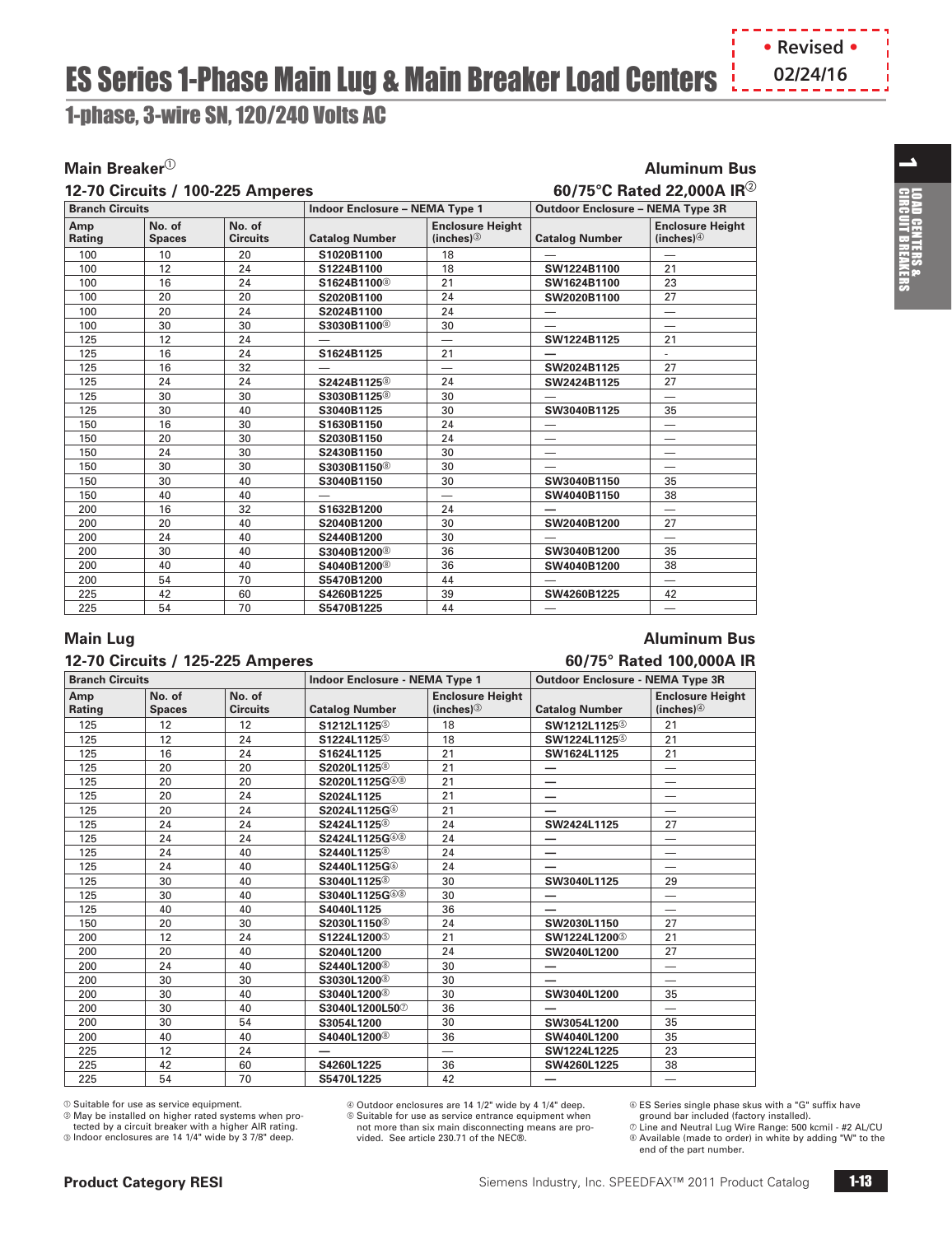# ES Series 1-Phase Unassembled Load Centers

## 1-phase, 3-wire SN, 120/240 Volts A

## Features

 $\overline{ }$ 

LOAD CENTERS &<br>CIRCUIT BREAKERS

- Available for the most popular ES Load Centers
- Gives the ability to order in bulk
- Enclosures will have minimal packaging for less hassle and waste at the job site
- Keeps the covers separate to prevent damage or theft
- Includes full size cardboard covers to keep the interior safe during painting
- All main lug panels include factory installed ground bars

![](_page_13_Picture_9.jpeg)

### **Main Breaker ES Unassembled Load Centers**<sup>a</sup> **Aluminum Bus 24-40 Circuits / 125-200 Amperes 60/75° Rated 22,000A IR**<sup>b</sup>

**• Revised • 10/05/15**

| Amp    |                           | No. of<br>No. of    |                                    | <b>Dimensions</b> |    |              | <b>Trim Catalog</b> | <b>Pallet</b> |                 |
|--------|---------------------------|---------------------|------------------------------------|-------------------|----|--------------|---------------------|---------------|-----------------|
| Rating | <b>Box Catalog Number</b> | Main                | Circuits   Height<br><b>Spaces</b> |                   |    | <b>Width</b> | <b>Depth</b>        | <b>Number</b> | <b>Quantity</b> |
| 125    | SB2424B1125               | Main Breaker        | 24                                 | $24 \mid 24$      |    | 14.5         | 4.25                | ST2424B1125   | 36              |
| 200    | SB3040B1200               | Main Breaker        | 30                                 | 40                | 36 | 14.5         | 4.25                | ST3040B1200   | 30              |
| 200    | SB4040B1200               | <b>Main Breaker</b> | 40                                 | 40                | 36 | 14.5         | 4.25                | ST4040B1200   | 30              |

### **Selectable Main ES Unassembled Load Centers**® **Aluminum Bus Aluminum Bus 30-40 Circuits / 200 Amperes**

| Amp           |                           |             | No. of<br>No. of |                   | <b>Dimensions</b> |              |              | <b>Trim Catalog</b> | <b>Pallet</b>   |
|---------------|---------------------------|-------------|------------------|-------------------|-------------------|--------------|--------------|---------------------|-----------------|
| <b>Rating</b> | <b>Box Catalog Number</b> | ∣Main       | <b>Spaces</b>    | Circuits   Height |                   | <b>Width</b> | <b>Depth</b> | <b>Number</b>       | <b>Quantity</b> |
| 150/200       | SB3040C1200G              | Convertible | 30               | $40 \mid 36$      |                   | 14.5         | 4.25         | ST3040X1200         | 30              |
| 150/200       | SB4040C1200G              | Convertible | 40               | 40 <sup>1</sup>   | 36                | 14.5         | 4.25         | ST4040X1200         | 30              |

### **Main Lug ES Unassembled Load Centers**<sup>c</sup> **Aluminum Bus 24-40 Circuits / 125-200 Amperes 60/75° Rated 100,000A IR**

| Amp    |                           |          | No. of        | No. of            | <b>Dimensions</b> |       |       | <b>Trim Catalog</b> | <b>Pallet</b>   |
|--------|---------------------------|----------|---------------|-------------------|-------------------|-------|-------|---------------------|-----------------|
| Rating | <b>Box Catalog Number</b> | Main     | <b>Spaces</b> | Circuits   Height |                   | Width | Depth | Number              | <b>Quantity</b> |
| 125    | SB2440L1125G              | Main Lug | 24            |                   | $40 \mid 24$      | 14.5  | 4.25  | ST2440L1125         | 36              |
| 125    | SB3040L1125G              | Main Lug | 30            | 40                | . 30              | 14.5  | 4.25  | ST3040L1125         | 36              |
| 200    | SB3040L1200G              | Main Lug | 30            | $40 \mid 30$      |                   | 14.5  | 4.25  | ST3040L1200         | 36              |
| 200    | SB4040L1200G              | Main Lug | 40            | 40                | 36                | 14.5  | 4.25  | ST4040L1200         | 30              |

 $\odot$  Suitable for use as service equipment.

b May be installed on higher rated systems when protected by a circuit breaker with a higher AIR rating.

c ES Series single phase skus with a "G" suffix have ground bar included (factory installed).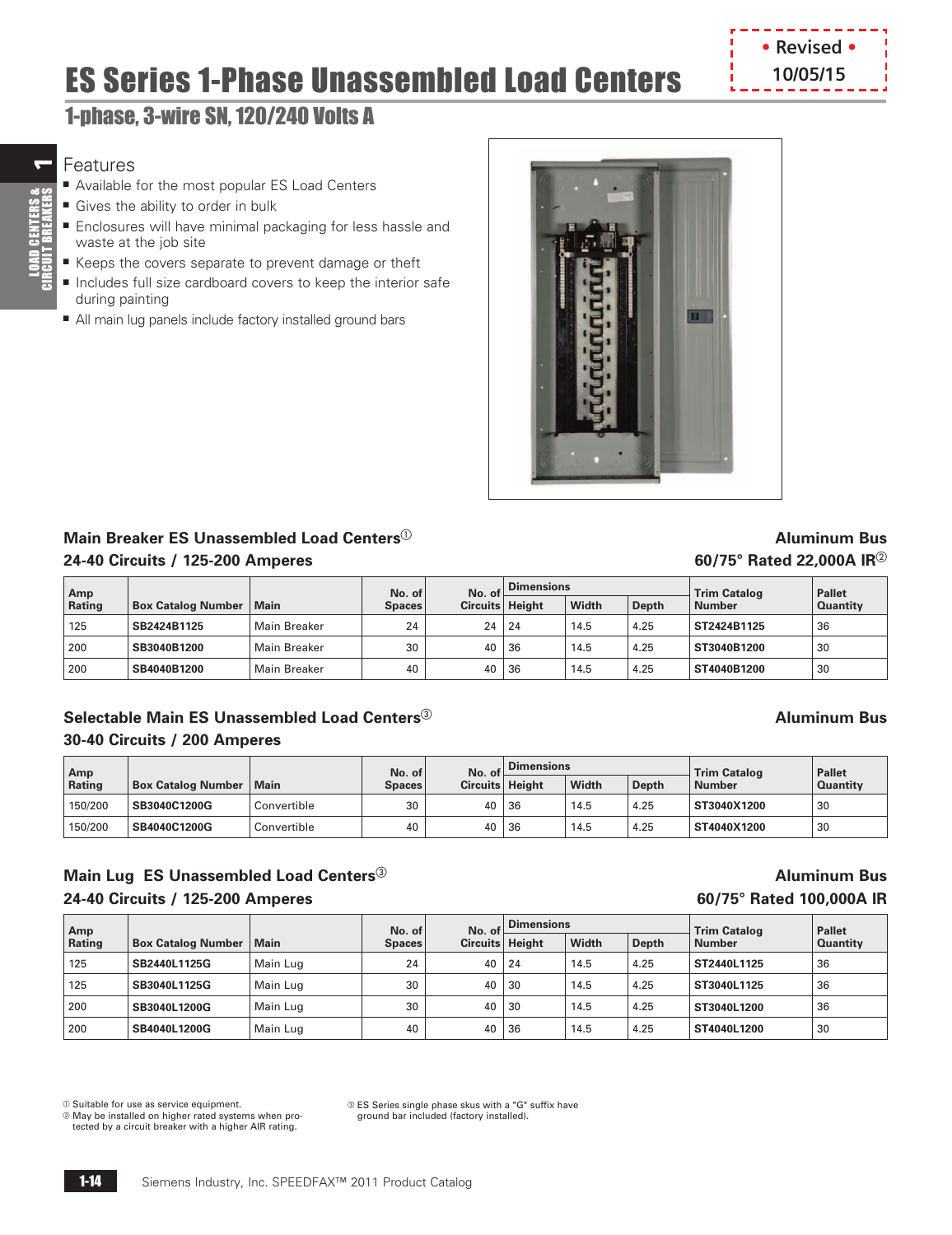# ES Series 1-Phase Special Load Centers

<span id="page-14-0"></span>1-phase, 3-wire SN, 120/240 Volts AC

### **First Surge ES Load Centers Aluminum Bus**

| 54-60 Circuits       |                         |                           |                       | 60/75° Rated, 22,000A IR   |                                         |  |  |
|----------------------|-------------------------|---------------------------|-----------------------|----------------------------|-----------------------------------------|--|--|
| Amp<br><b>Rating</b> | No. of<br><b>Spaces</b> | No. of<br><b>Circuits</b> | <b>Catalog Number</b> | Surge<br><b>Protection</b> | <b>Enclosure Height</b><br>(inches) $@$ |  |  |
| 200                  | 30                      | 54                        | S3054B1200S060        | 60kA                       | 36                                      |  |  |
| 200                  | 40                      | 60                        | S4060B1200S060        | 60kA                       | 42                                      |  |  |

#### **Outdoor Trailer Panels Aluminum Bus Aluminum Bus**

|               | 16 Circuits / 200 Amperes<br>60/75° Rated 100,000A IR |                           |                           |                     |                                                    |    |  |
|---------------|-------------------------------------------------------|---------------------------|---------------------------|---------------------|----------------------------------------------------|----|--|
| Amp<br>Rating | No. of<br><b>Spaces</b>                               | No. of<br><b>Circuits</b> | <b>Catalog Number</b>     | <b>Main Breaker</b> | <b>Enclosure Height</b><br>(inches) $\circledcirc$ |    |  |
| 200           |                                                       | 16                        | SW0816L1200T              | N/A                 | N/A                                                | 23 |  |
| 200           |                                                       | 16                        | SW0816B1200T <sup>5</sup> | MBK200A             | <b>Factory Installed</b>                           | 23 |  |

#### **Value Pack Load Centers** $^{\circledR}$  **Aluminum Bus**

| <b>Catalog Number</b> | <b>Load Center</b> | <b>Breakers Included</b> | Amp | N <sub>0</sub> . of<br><b>Spaces</b> | No. of<br><b>Circuits</b> |
|-----------------------|--------------------|--------------------------|-----|--------------------------------------|---------------------------|
| S2020B1100P           | S2020B1100         | (3) Q120, (1) Q230       | 100 | 20                                   | 20                        |
| S3040B1200P           | S3040B1200         | (3) Q120, (1) Q230       | 200 | 30                                   | 40                        |
| S3040L1200P           | S3040L1200         | (3) Q120, (1) Q230       | 200 | 30                                   | 40                        |
| S4040B1200P           | S4040B1200         | (3) Q120, (1) Q230       | 200 | 30                                   | 40                        |
| S3054B1200P           | N/A                | (3) Q120, (1) Q230       | 200 | 30                                   | 54                        |

### **Split Ground Series Load Centers 30-40 Circuits / 125-200 Amperes**

#### **16 Circuits / 200 Amperes Aluminum Bus Branch Circuits Indoor Enclosure – NEMA Type 1 Amp Rating No. of Spaces No. of Circuits Catalog Number Enclosure Height (inches)**b 125 20 30 **S2030L1125SG** 21 150 30 30 **S3030B1150SG** 30 200 40 40 **S4040B1200SG** 36

#### **Selectable Main Load Centers 24-40 Circuits / 125-200 Amperes Aluminum Bus**

| <b>Branch Circuits</b> |                         |                           |                       |                                                       | Indoor Enclosure – NEMA Type 1   Outdoor Enclosure – NEMA Type 3R |                                                       | <b>Available Kits</b> |                           |
|------------------------|-------------------------|---------------------------|-----------------------|-------------------------------------------------------|-------------------------------------------------------------------|-------------------------------------------------------|-----------------------|---------------------------|
| Amp<br>Rating          | No. of<br><b>Spaces</b> | No. of<br><b>Circuits</b> | <b>Catalog Number</b> | <b>Enclosure</b><br>Height<br>(inches) $\circledcirc$ | <b>Catalog Number</b>                                             | <b>Enclosure</b><br>Height<br>(inches) $\circledcirc$ | <b>Main Lug</b>       | <b>Main Breaker</b>       |
| 125                    | 24                      | 24                        | S2424C1125            | 24                                                    | SW2424C1125                                                       | 27                                                    | ECMLK125              | MBK100A, MBK125A          |
| 200                    | 20                      | 40                        | S2040C1200            | 35                                                    | SW2040C1200                                                       | 35                                                    | ECMLK225              | <b>MBK200A</b>            |
| 200                    | 30                      | 40                        | S3040C1200            | 36                                                    | SW3040C1200                                                       | 35                                                    | ECMLK225              | MBK150A, MBK200A, MBK225A |
| 200                    | 40                      | 40                        | S4040C1200            | 36                                                    | SW4040C1200                                                       | 38                                                    | ECMLK225              | MBK150A, MBK200A, MBK225A |

 $@$  Load centers with white trim have increased lead time of 3-4 weeks. Sold in pallet quantities only. Additional

charge will apply. Contact sales office for details.<br>© Indoor enclosures are 14 1/4" wide by 3 7/8" deep.

c Breakers are shipped inside a sleeve located inside the load center.

d Outdoor enclosures are 14 1/2" wide by 4 1/4" deep.  $@$  Main breaker rated 22,000A IR.

- Split Ground load centers have factory installed 100% neutral with factory bonded 75% ground.
- 
- $\oslash$  Selectable main load centers do not come with main lugs or main breakers. Those kits are sold separately.

![](_page_14_Picture_27.jpeg)